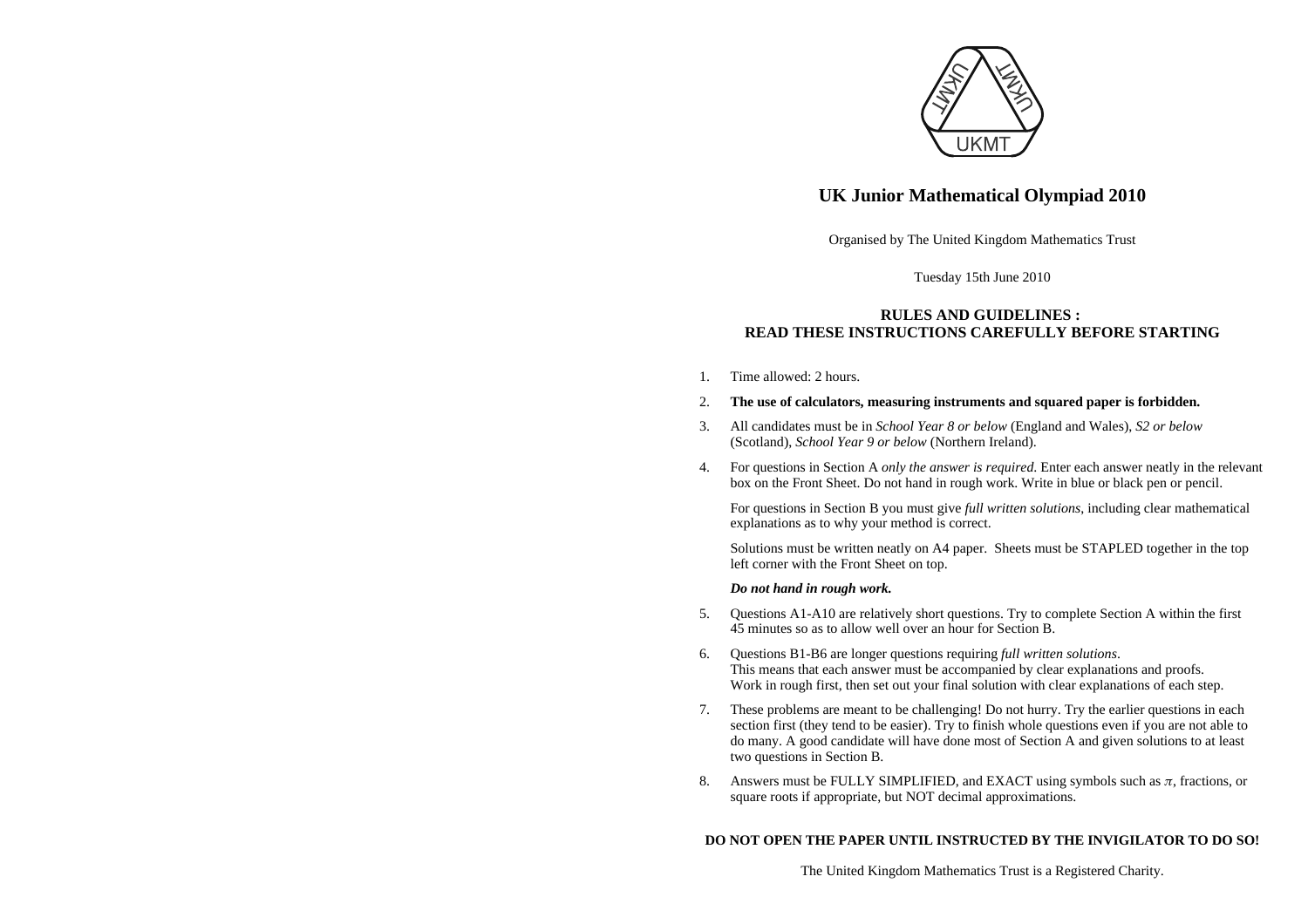# **Section A**

- **A1** What is the value of  $\frac{1}{1} + \frac{2}{\frac{1}{2}} + \frac{3}{\frac{1}{2}} + \frac{4}{\frac{1}{2}} + \frac{5}{\frac{2}{3}}$ ?  $\frac{1}{2}$  $+$   $\frac{3}{7}$ 1 3  $+\frac{4}{7}$ 1 4  $+$   $\frac{5}{7}$ 1 5 **A2** Given that  $x : y = 1 : 2$  and  $y : z = 3 : 4$ , what is  $x : z$  ? A3 Tom correctly works out  $20^{10}$  and writes down his answer in full. How many digits does he write down in his full answer? **A4** Three monkeys Barry, Harry and Larry met for tea in their favourite café, taking off their hats as they arrived. When they left, they each put on one of the hats at random. What is the probability that none of them left wearing the same hat as when they arrived? **A5** The sum of two positive integers is 97 and their difference is 37. What is their product? A6 In the diagram, the equilateral triangle is divided into two identical equilateral triangles S and T, and two parallelograms Q and R which are mirror images of each other. What is the ratio of area R : area T ? between the largest and smallest angles is 6°? **A8** The four square tiles having the designs as shown can be arranged to create a closed loop. How many distinct closed loops, including the one shown here, can be made from the tiles? (The tiles may be rotated, but a rotation of a loop is not considered distinct. A loop need not use all four tiles and may not use more than one of each type). **A9** Abbie, Betty and Clara write names on bookmarks sold for charity. writes 23 names in 15 minutes. 540 names?
- **A10** In the diagram, *JK* and *ML* are parallel,  $JK = KO = OJ = OM$  and . *LM* <sup>=</sup> *LO* <sup>=</sup> *LK* Find the size of angle *JMO*.





T

 $Q / S \setminus R$ 

- **A7** What is the largest possible angle in an isosceles triangle, in which the difference
- 

Abbie writes 7 names in 6 minutes, Betty writes 18 names in 10 minutes and Clara

If all of the girls work together at these rates, how long will it take them to write

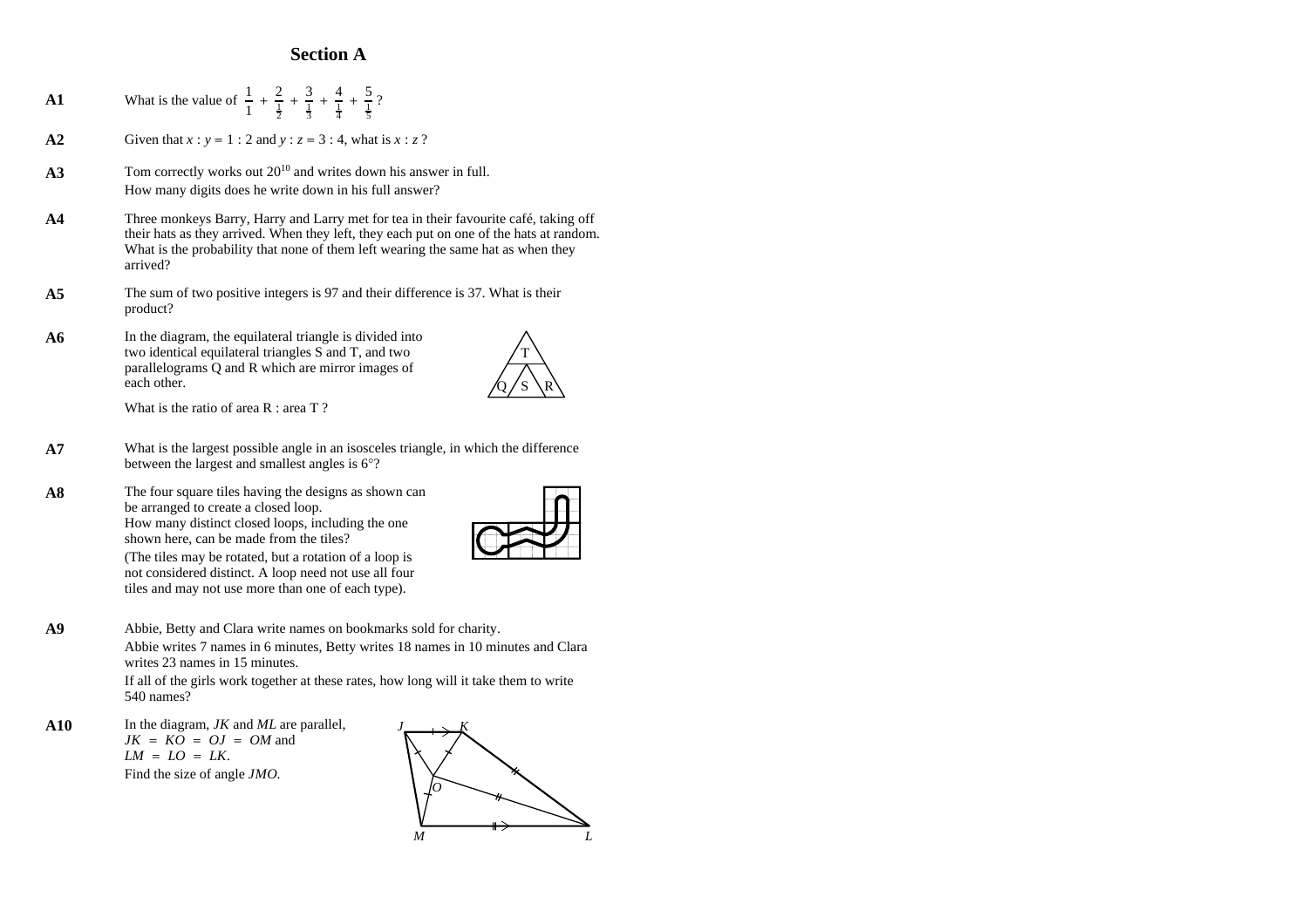# **Section B**

Your solutions to Section B will have a major effect on your JMO results. Concentrate on one or two questions first and then **write out full solutions** (not just brief 'answers').

**B1** In a sequence of six numbers, every term after the second term is the sum of the previous two terms. Also, the last term is four times the first term, and the sum of all six terms is 13.

What is the first term?

**B2** The eight-digit number "*ppppqqqq*", where *p* and *q* are digits, is a multiple of 45.

What are the possible values of *p*?

**B3** Jack and Jill went up a hill. They started at the same time, but Jack arrived at the top one-and-a-half hours before Jill. On the way down, Jill calculated that, if she had walked 50% faster and Jack had walked 50% slower, then they would have arrived at the top of the hill at the same time.

How long did Jill actually take to walk up to the top of the hill?

- **B4** The solution to each clue of this crossnumber is a twodigit number, not beginning with zero.
- Clues Across 1. A triangular number 3. A triangular number
- In how many different ways can the crossnumber be completed correctly? Down 1. A square number
	- 2. A multiple of 5
- **B5** The diagram shows part of a regular 20-sided polygon (an icosagon) *ABCDEF*..., a square *BCYZ* and a regular pentagon *DEVWX*.

Show that the vertex *X* lies on the line *DY*.



1 2

3

**B6** Sam has put sweets in five jars in such a way that no jar is empty and no two jars contain the same number of sweets. Also, any three jars contain more sweets in total than the total of the remaining two jars.

What is the smallest possible number of sweets altogether in the five jars?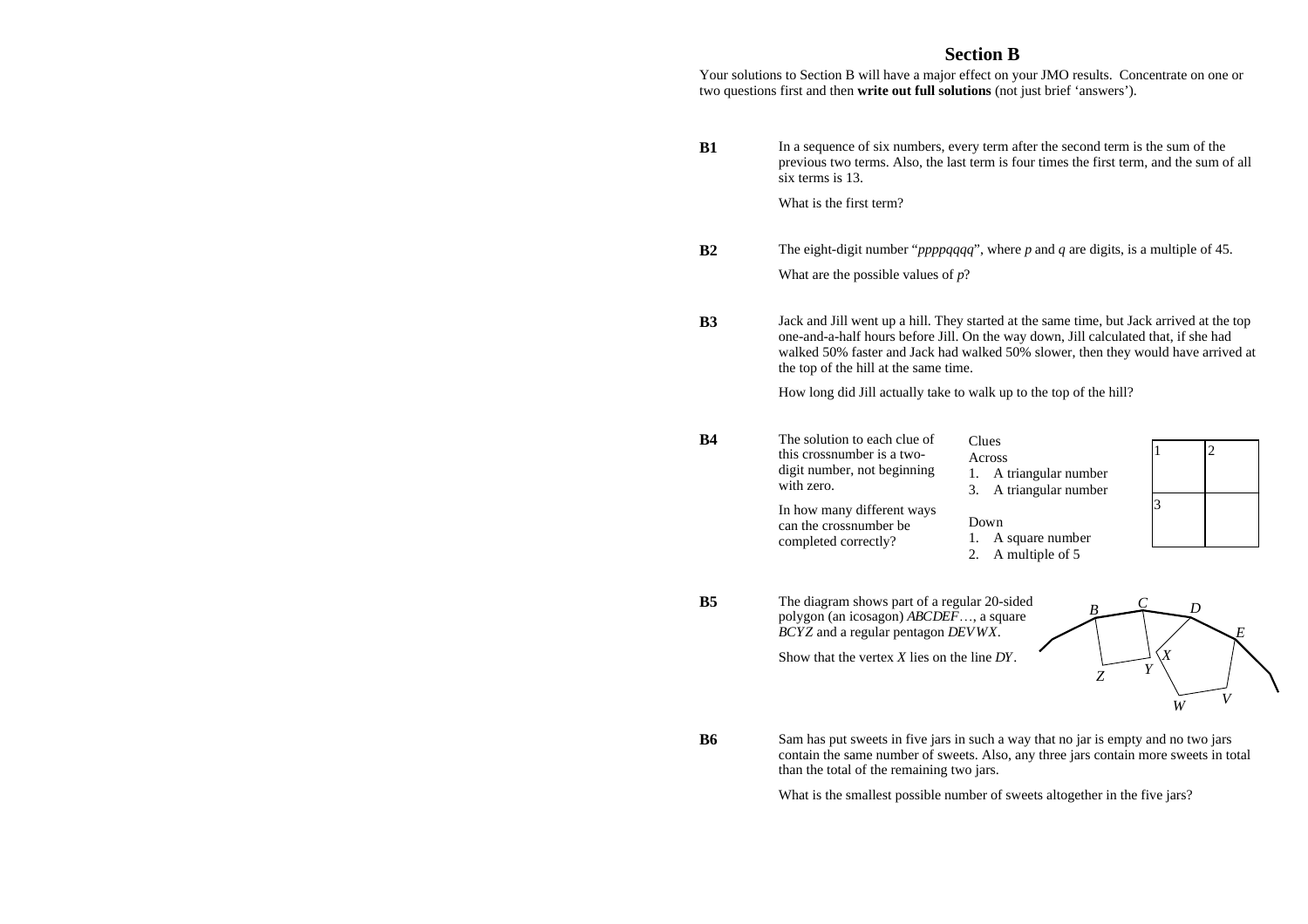# **UK Junior Mathematical Olympiad 2010 Solutions**

**A1** 55 
$$
\frac{1}{1} + \frac{2}{\frac{1}{2}} + \frac{3}{\frac{1}{3}} + \frac{4}{\frac{1}{4}} + \frac{5}{\frac{1}{5}} = 1 + 2 \times 2 + 3 \times 3 + 4 \times 4 + 5 \times 5 = 1 + 4 + 9 + 16 + 25 = 55.
$$

- **A2 3**: **8** Since y is common to both ratios, we change the ratios so that  $x : y = 1 : 2 = 3 : 6$  and  $y: z = 3: 4 = 6: 8$ . Then we have  $x: z = 3: 8$ .
- **A3 14** We can note that  $20^{10} = (2 \times 10)^{10} = 2^{10} \times 10^{10}$ . Since  $2^{10} = 1024$  has 4 digits, and multiplying by  $10^{10}$  adds 10 zeros to the end, Tom writes down 14 digits.

**A4 <sup>1</sup> <sup>3</sup>** The table shows the ways in which the monkeys (B, H and L) can select the hats. Let the hats of B, H and L be  $b$ ,  $h$  and  $l$ respectively.

> None of the monkeys have the same hat as when they arrived in only two of the six ways (\*), hence the required probability is

$$
\frac{2}{6} = \frac{1}{3}.
$$

| Monkeys          |                  |                  |   |  |
|------------------|------------------|------------------|---|--|
| B                | H                | L                |   |  |
| b                | $\boldsymbol{h}$ | 1                |   |  |
| $\boldsymbol{b}$ |                  | $\boldsymbol{h}$ |   |  |
| $\boldsymbol{h}$ | $\boldsymbol{b}$ |                  |   |  |
| $\boldsymbol{h}$ | l                | $\boldsymbol{b}$ | * |  |
| l                | $\boldsymbol{h}$ | $\boldsymbol{b}$ |   |  |
|                  | b                | $\boldsymbol{h}$ | ∗ |  |

[*Alternatively*: There are  $3 \times 2 \times 1 = 6$ possible ways to choose the three hats. There are two hats that B could choose.

If B chose *h*, then L would have to choose *b* and H would have to choose *l*. If B chose *l*, then H would have to choose *b* and L would have to choose *h*. So once B has chosen his hat the other two are fixed. So there are just the two possible alternatives out of the six ways. So the probability is  $\frac{2}{5} = \frac{1}{2}$ .

 $\frac{2}{6} = \frac{1}{3}$ 3

- **A5** 2010 Let the two numbers be a and b, where  $a > b$ . Then we have  $a + b = 97$  and  $a - b = 37$ . Hence  $2a = 134$  and therefore  $a = 67$  and  $b = 30$ . The product of 67 and 30 is 2010.
- **A6 1 : 1** Let us call the large triangle P. Since triangles T and S are congruent, they have the same height, which is half the height of P. Thus the area of each of T and S is a quarter of the area of P. Therefore parallelograms Q and R together form the other half and thus each occupies a quarter of P. So R and T are equal in area.



**B5** The diagram shows part of a regular 20-sided polygon (an icosagon) *ABCDEF*..., a square *BCYZ* and a regular pentagon *DEVWX*.

Show that the vertex *X* lies on the line *DY*.



*D*

*E*

### *Solution*

Considering the interior angles of the square, the regular pentagon, and the regular icosagon, ∠*BCY* = 90°, ∠*EDX* =  $(180 - \frac{360}{5})^{\circ}$  = 108° and ∠*BCD* =  $(180 - \frac{360}{20})^{\circ}$  = 162°.

*C*

*Y*

72°

Now ∠*DCY* =  $(162 - 90)$ <sup>°</sup> =  $72$ <sup>°</sup> and also ∠*CDX* =  $(162 - 108)$ <sup>°</sup> = 54<sup>°</sup>.

*B*

Now consider triangle *CDY*.

Since the icosagon is regular, *BC* = *CD* and, as *BCYZ* is a  $square, BC = CY$ .

Therefore  $CD = CY$  and  $CDY$  is an isosceles triangle.

Hence  $\angle CDY = \frac{1}{2}(180 - 72)$ ° = 54°.

However, as observed above,  $\angle CDX = 54^\circ$  and so  $\angle CDX = \angle CDY$ .

Thus we can conclude that point *X* lies on the line *DY*.

**B6** Sam has put sweets in five jars in such a way that no jar is empty and no two jars contain the same number of sweets. Also, any three jars contain more sweets in total than the total of the remaining two jars.

What is the smallest possible number of sweets altogether in the five jars?

### *Solution*

Let the number of sweets in the five jars be a, b, c, d and e, where  $a \leq b \leq c \leq d \leq e$ . Since  $d > c > b$ , and  $b$ ,  $c$  and  $d$  are integers,  $d \geq b + 2$ . Similarly  $e \geq c + 2$ .

Now, since any three jars contain more sweets in total than the total of the remaining two jars, in particular  $a + b + c > d + e$ , and so  $a + b + c > b + 2 + c + 2$ , hence  $a > 4$ .

Try  $a = 5$ . The smallest possible values of the other numbers are 6, 7, 8 and 9, which give a total of 35. Because 5, 6 and 7, the three smallest numbers, give a total of 18, which is over half of 35, any other selection of three of these numbers will have a total greater than that of the remaining two numbers.

Thus the smallest total is 35.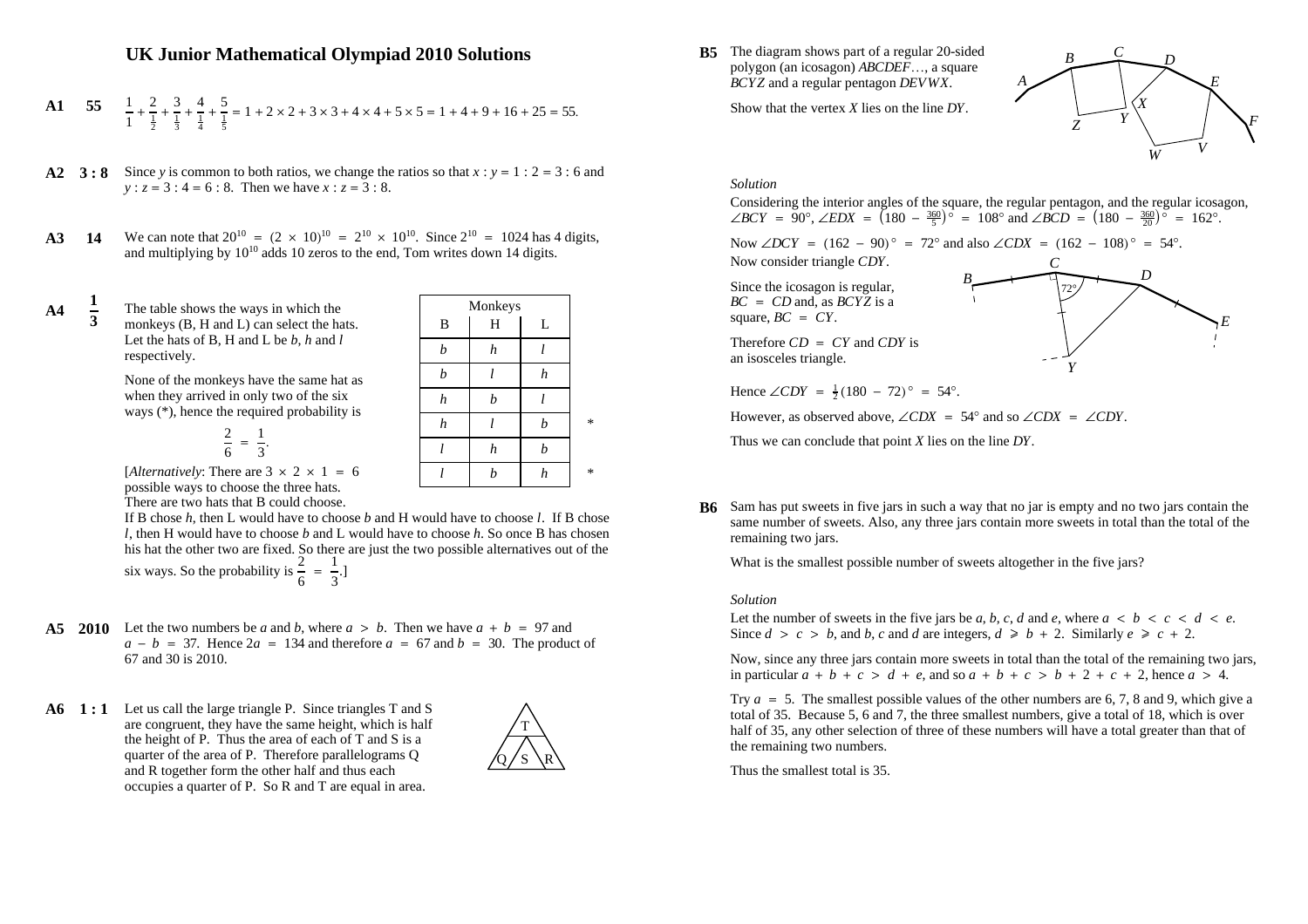

In how many different ways can the crossnumber be completed correctly?



*Solution*

We start by listing the two-digit triangular numbers and two-digit square numbers:

| triangular numbers: | 10, 15, 21, 28, 36, 45, 55, 66, 78, 91 |
|---------------------|----------------------------------------|
| square numbers:     | 16, 25, 36, 49, 64, 81.                |

Since 2 Down is a multiple of 5, it ends in either 0 or 5.

Hence 3 Across ends in either 0 or 5 and there are four such triangular numbers: 10, 15, 45, and 55. In each case there is only one possible square number at 1 Down, as shown in the following figures:



Now consider 1 Across, a triangular number. In (a) and (b), there is no two-digit triangular number whose first digit is 8, and hence we can rule out cases (a) and (b).

In (c), the only triangular number whose first digit is  $6$  is  $66$ . In (d), there are two triangular numbers whose first digit is 2, namely 21 and 28.

Therefore there are three different ways in which the crossnumber can be completed:

| 6 | 6 |  |  |  |
|---|---|--|--|--|
|   |   |  |  |  |

**A7 64**° Let the largest angle be  $a^{\circ}$ , whence the smallest angle is  $(a - 6)^{\circ}$ . There are two possibilities, shown in the diagrams below.



In the first we have  $3a - 6 = 180$ , so  $a = 62$ . In the second we have  $3a - 12 = 180$ , so  $a = 64$ . Thus the largest possible angle in such a triangle is 64°.

**A8 13** To create a closed loop, one must use  $\Box$  at one end and  $\Box$  at the other.

Let us assume that the loop starts with  $\mathbb{C}$  (turned this way) and ends with the  $\mathbb{D},$ in some orientation ( $\Box$ .  $\Box$ ). There is just 1 loop that uses only these tiles. If one tile is put between them, there are two ways in which each of the other two tiles can connect them ( $\approx \frac{1}{\sqrt{2}}$  or  $\approx$  and  $\sqrt{2}$ ) or  $|\mathcal{V}|$ ). So there are 4 loops with three tiles.

Using all four tiles, there are two orders in which  $\approx$  and  $\approx$  can be placed, and, there are two possible orientations for each of these tiles, making  $2 \times 2 \times 2 = 8$ ways in all. Hence there are  $1 + 4 + 8 = 13$  possible loops altogether.

**A9 2 hours** Since the lowest common multiple of 6, 10 and 15 is 30, we can say that in 30 minutes

Abbie writes  $7 \times \frac{1}{2} = 35$  cards, Betty writes  $18 \times \frac{1}{10} = 54$  cards, and Clara writes 23  $\times$   $\frac{1}{12}$  = 46 cards. So together they write 35 + 54 + 46 = 135 cards in half an hour. Thus the time taken to write 540 cards is  $\frac{540}{1}$  = 4 half-hours = 2 hours.  $7 \times \frac{30}{6}$  = 35 cards, Betty writes  $18 \times \frac{30}{10}$  = 54  $23 \times \frac{30}{15}$  = 46 cards. So together they write  $35 + 54 + 46 = 135$  $\frac{135}{ }$  =